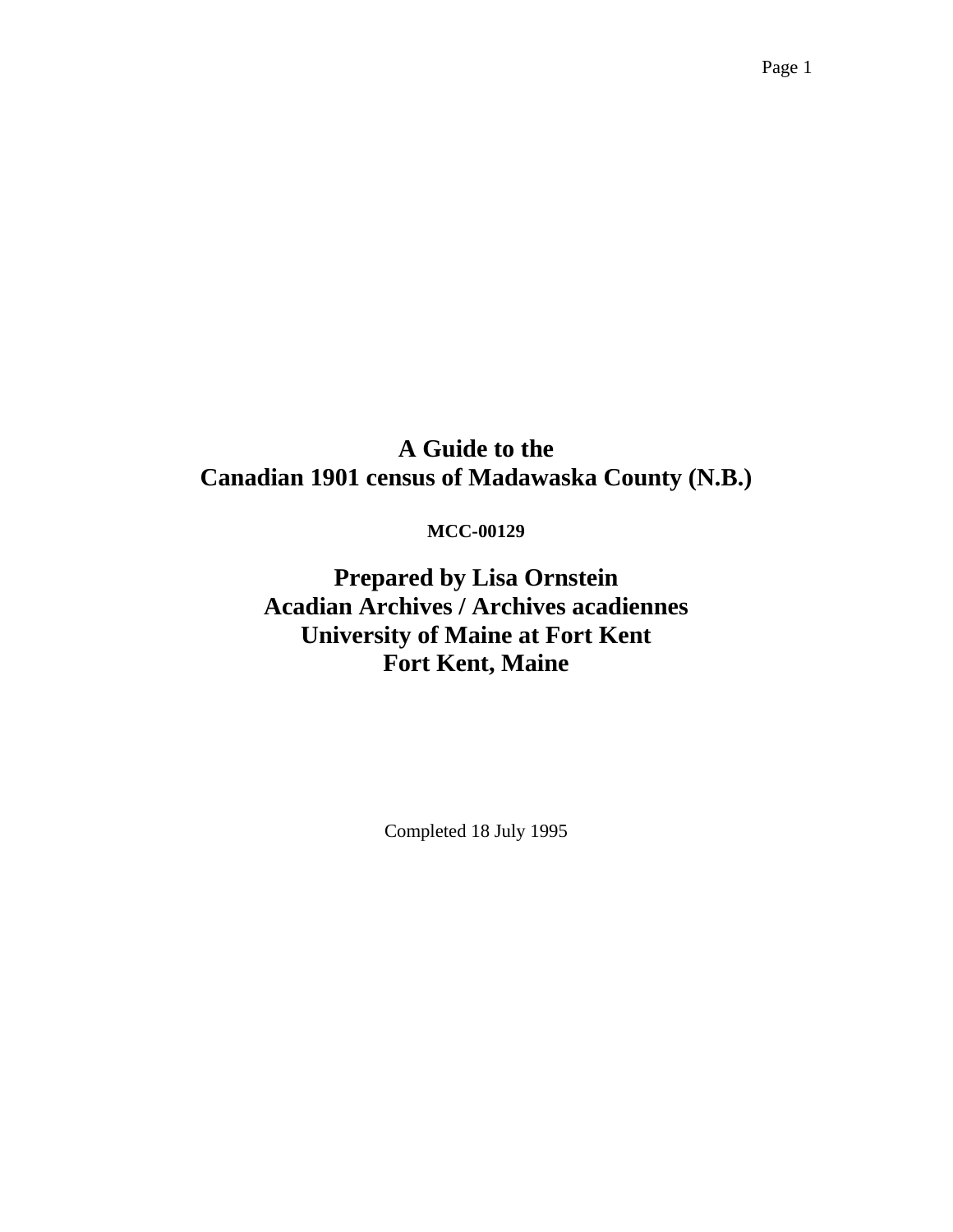## **Table of Contents**

| <b>Summary Information</b> |   |
|----------------------------|---|
| Scope and Content Note     | 3 |
| <b>Historical Note</b>     | 3 |
| Access to the Collection   | 3 |
| Provenance                 | 3 |
| <b>Table of Contents</b>   |   |

# **Canadian 1901 census of Madawaska County (N.B.) Summary Information**

*Collection Title:* Canadian 1901 census of Madawaska County (N.B.)

*Citation:* Canadian 1901 census of Madawaska County (N.B.), MCC-00129, Acadian Archives / Archives acadiennes, University of Maine at Fort Kent

*Accession Number:* MCC: 95-00129 *Shelf List Number(s):* F95-96

*Provenance:* The original microfilm was produced by the National Archives of Canada. This copy was purchased from Xebec Imaging Services, Inc.

*Access:* No restrictions.

*Date Range:* 1901

*Physical Characteristics/Condition:* 35mm microfilm, positive

*Quantity:* 2 rolls

*Guide Prepared by:* Lisa Ornstein, July 1995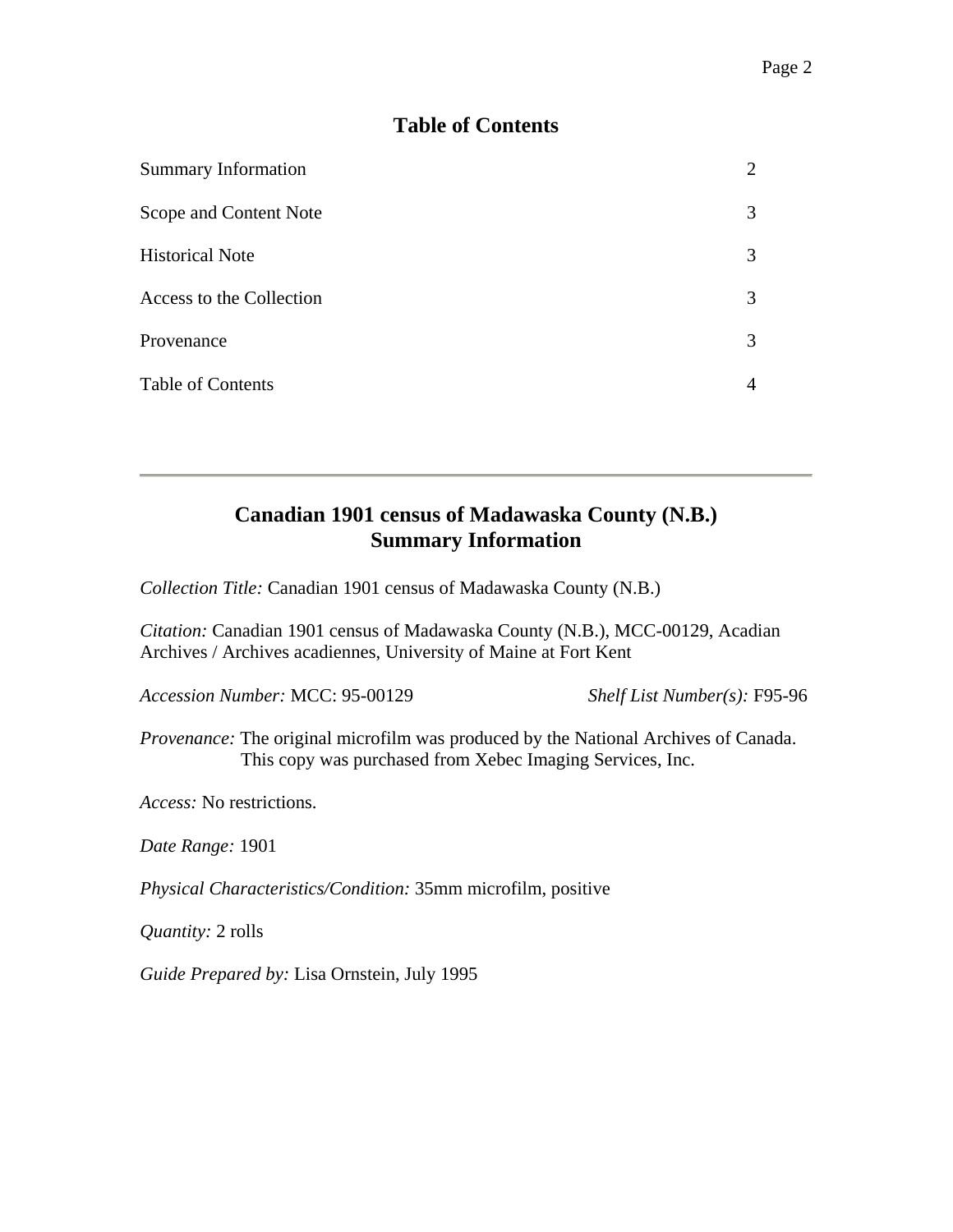Introduction. These two microfilms are part of a series documenting the 1901 census conducted in New Brunswick. The Acadian Archives/Archives acadiennes purchased these particular rolls because they contain data about settlements on the Canadian side of the Upper Saint John Valley. These particular rolls also contain census information from other regions of New Brunswick.

Scope and Content Note. These microfilms contain a nominal enumeration of the 1901 population of the parishes forming present-day Madawaska County, New Brunswick. The microfilms also contain 1901 census information for Sunbury, Queens, Westmorland, and York Counties, New Brunswick, as well as the City and County of Saint John, New Brunswick.

Historical Note. The first nominal census for New Brunswick was taken in 1851. Since that time enumerations have been taken at ten year intervals. Names appear in the order of residence visited by the enumerator. Census records include name, age, nativity, religion, occupation, and relationship to head of household.

Present-day Madawaska County was created in 1873 from a subdivision of Victoria County. Nonetheless, the 1901 census continued to list Madawaska County parishes under Victoria County. At the time of the 1901 census, Madawaska County comprised seven civil parish divisions: Madawaska, Sainte Anne, Saint Basile, Saint Francis, Saint Hilaire, Saint Jacques and Saint Leonard. Four parishes (Madawaska, Saint Basile, Saint Francis, and Saint Leonard) were each further divided into two districts.

Use Note. The census information for Victoria County (which includes Madawaska County parish divisions) is located approximately halfway through roll F95 and at the beginning of roll F96. As an aid to the user, the number of frames per parish for Victoria County is specified in the table of Contents which follows this section.

Access. There are no restrictions on access to this collection.

Provenance. The Archives purchased this microfilm edition from Xebec Imaging Services, Inc. The original of these films were produced by the National Archives of Canada [Ottawa: Xebec Imaging, 1989, rolls T-6444 and T-6445].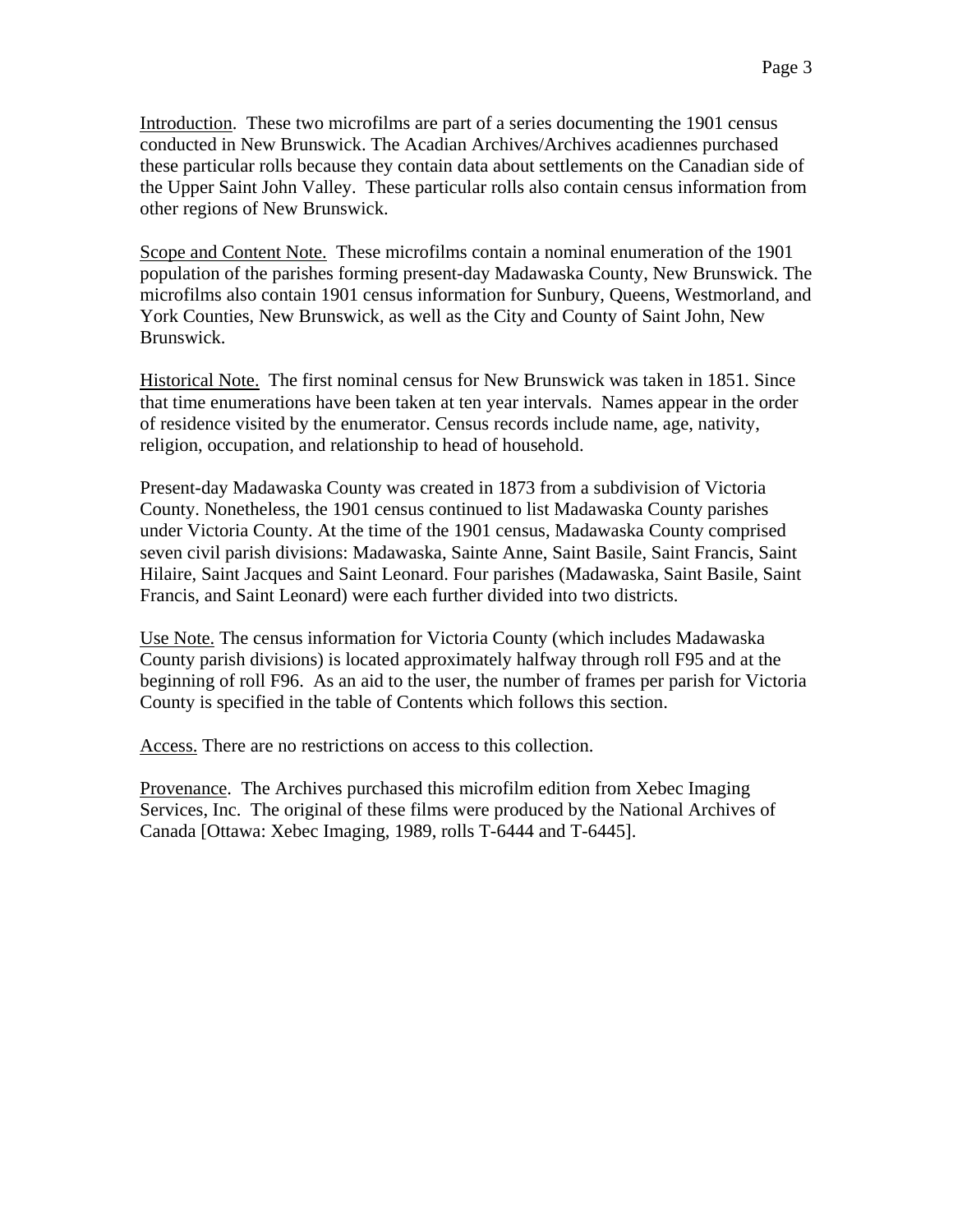|     | Canadian Census, 1901: Madawaska County, N.B. |           |                           |       |        |
|-----|-----------------------------------------------|-----------|---------------------------|-------|--------|
|     | Roll F95: Census 1901                         |           | Table of Contents         |       |        |
| #   | County                                        |           | Parish                    | Pages | Frames |
|     | 21. St. John, City and County                 |           |                           |       |        |
|     |                                               |           | n-3. Lancaster            | 61    |        |
|     |                                               |           | o. Masquash               | 15    |        |
|     |                                               |           | p-1. St. Martin           |       |        |
|     |                                               |           | $\boldsymbol{n}$          | 22    |        |
|     |                                               | $p-2$ .   |                           | 15    |        |
|     |                                               |           | q-1. Simonds<br>W         |       |        |
|     |                                               | $q-2$ .   |                           | 21    |        |
|     |                                               | $q-3$ .   | W                         | 27    |        |
|     | 22. Sunbury and Queens                        |           |                           |       |        |
|     |                                               |           |                           |       |        |
|     |                                               |           | a-1. Blissville<br>W      | 10    |        |
|     |                                               | $a-2.$    |                           | - 6   |        |
|     |                                               |           | b. Burton                 | 29    |        |
|     |                                               |           | c. Gladstone              | 21    |        |
|     |                                               |           | d. Lincoln                | 17    |        |
|     |                                               |           | e. Maugerville            | 10    |        |
|     |                                               |           | f. Northfield             | 13    |        |
|     |                                               |           | g. Sheffield              | 14    |        |
|     |                                               |           | h. Brunswick              | - 6   |        |
|     |                                               |           | i. Cambridge              | 24    |        |
|     |                                               | j.        | Canning                   | 15    |        |
|     |                                               |           | k. Chipman                | 33    |        |
|     |                                               | l.        | Gagetown                  | 19    |        |
|     |                                               | m.        | Hampstead                 | 23    |        |
|     |                                               |           | n-1. Johnston             | 14    |        |
|     |                                               | $n-2$ .   | $\boldsymbol{u}$          | 17    |        |
|     |                                               |           | o-1. Petersville          | 25    |        |
|     |                                               | $o-2$ .   | W                         | 12    |        |
|     |                                               |           | p. Waterborough           | 25    |        |
|     |                                               | q.        | Wickham                   | 16    |        |
| 23. | Victoria [Location: At the half of the roll]  |           |                           |       |        |
|     |                                               |           | a-1. Andover              | 18    |        |
|     |                                               | $a - 2$ . | w                         | 7     |        |
|     |                                               |           | b-1. Drummond             | 13    |        |
|     |                                               | $b-2$ .   | $\boldsymbol{n}$          | 18    |        |
|     |                                               | $b-3$ .   | $\boldsymbol{\mathsf{M}}$ | 21    |        |
|     |                                               |           | c-1. Gordon               | 10    |        |
|     |                                               |           |                           |       |        |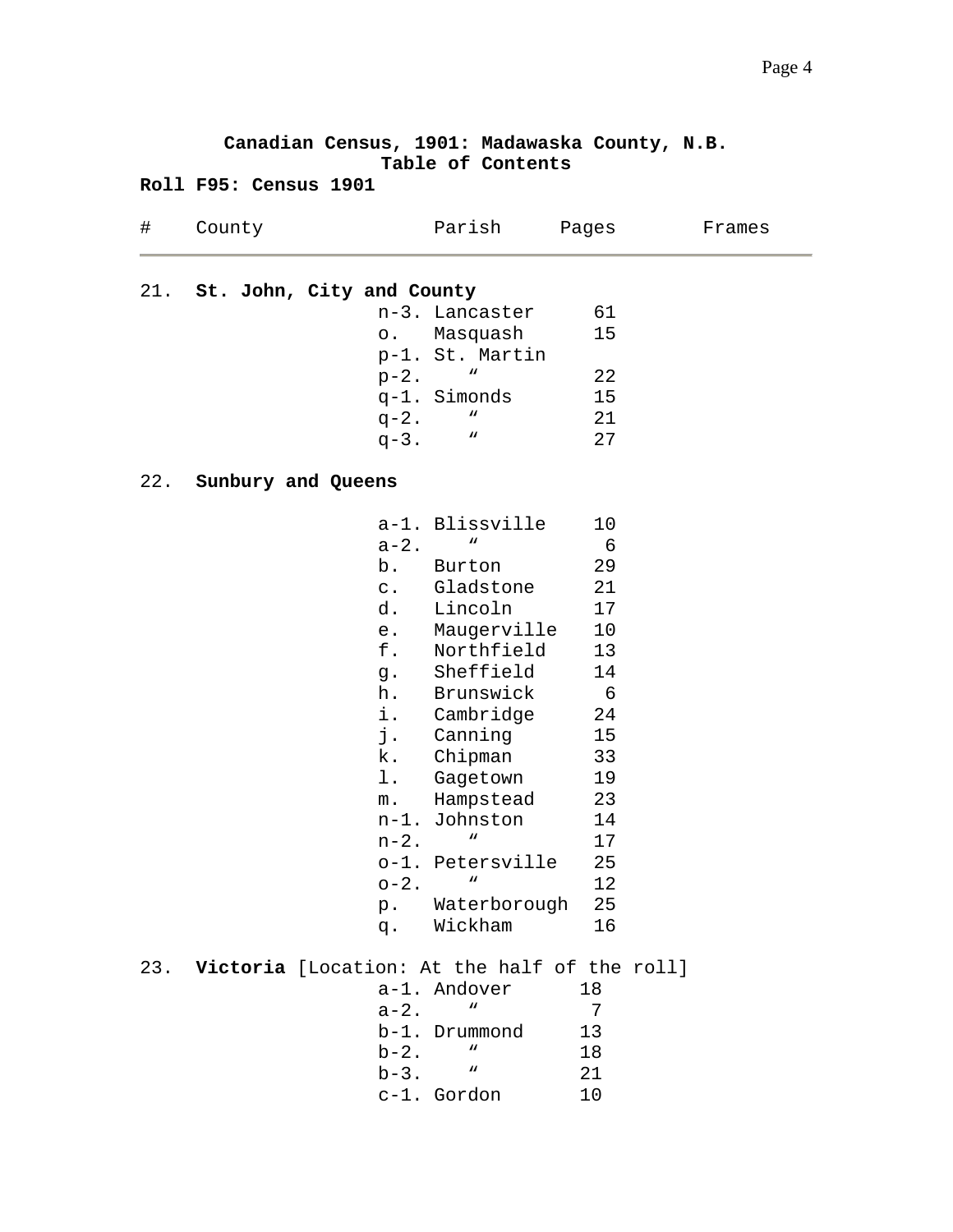#### **Roll F95: Census 1901**

| # | County               |         | Parish Pages        |                 | Frames |
|---|----------------------|---------|---------------------|-----------------|--------|
|   | 23. Victoria (cont.) |         |                     |                 |        |
|   |                      |         | c-2. Gordon         | 9               |        |
|   |                      |         | d-1. Grand Falls 14 |                 |        |
|   |                      |         | $d-2.$ "            | 25              |        |
|   |                      |         | e-1. Lorne          | $6\overline{6}$ |        |
|   |                      |         | $e-2.$ "            | $\overline{4}$  |        |
|   |                      |         | f-1. Madawaska 17   |                 |        |
|   |                      |         | $f-2$ . "           | $\overline{22}$ |        |
|   |                      |         | g-1. Perth          | 10              |        |
|   |                      |         | $g - 2.$ "          | 24              |        |
|   |                      |         | h. St. Anne 26      |                 |        |
|   |                      |         | i. St. Basile 13    |                 |        |
|   |                      |         | i-2. St. Basile 20  |                 |        |
|   |                      |         | j-1. St. Francis 24 |                 |        |
|   |                      | $j-2$ . | $\mathbf{u}$        | 28              |        |
|   |                      |         | k. St. Hilaire 23   |                 |        |
|   |                      |         | 1. St. Jacques 23   |                 |        |
|   |                      |         | m. St. Leonard 30   |                 |        |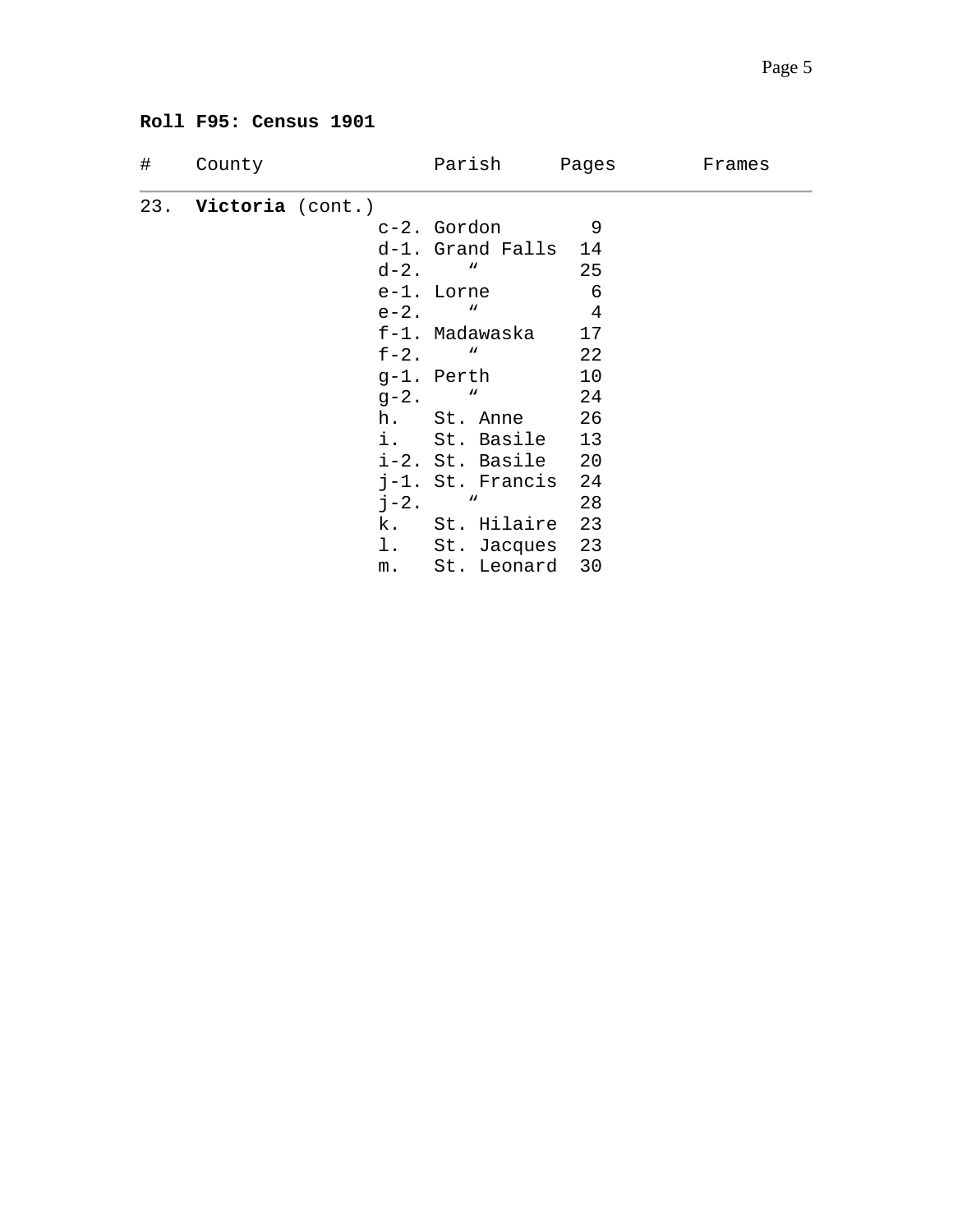#### **Roll F96: Census 1901**

| $\#$ | County      |                   | Parish                                      | Pages           | Frames |
|------|-------------|-------------------|---------------------------------------------|-----------------|--------|
|      |             |                   | 23. Victoria [At the beginning of the roll] |                 |        |
|      |             |                   | m-2. St. Leonard 26                         |                 |        |
|      |             |                   |                                             |                 |        |
| 24.  | Westmorland |                   | a-1. Botsford                               | 22              |        |
|      |             | $a-2.$            | W                                           | 20              |        |
|      |             | $a-3.$            | W                                           | 11              |        |
|      |             | $a-4$ .           | W                                           | 17              |        |
|      |             | $a - 5$ .         | W                                           | 19              |        |
|      |             |                   | b-1. Dorchester                             | 27              |        |
|      |             | $b-2$ .           | W                                           | $6\overline{6}$ |        |
|      |             | $b-3$ .           | $\boldsymbol{n}$                            | 15              |        |
|      |             | $b-4$ .           | $\boldsymbol{M}$                            | 15              |        |
|      |             | $b-5$ .           | $\boldsymbol{u}$                            | 14              |        |
|      |             | $b-6$ .           | $\boldsymbol{\mathsf{u}}$                   | 17              |        |
|      |             | $b-7$ .           | W                                           | - 6             |        |
|      |             | $b-8$ .           | W                                           | 13              |        |
|      |             | $b-9$ .           | W                                           | 14              |        |
|      |             |                   | c-1. Moncton City 31                        |                 |        |
|      |             | $c-2$ .           | W                                           | 12              |        |
|      |             | $c-3$ .           | W                                           | 12              |        |
|      |             | $c-4$ .           | W                                           | 33              |        |
|      |             | $c-5$ .           | W                                           | 20              |        |
|      |             | $c-6$ .           | W                                           | 21              |        |
|      |             | $c-7$ .           | W                                           | 30              |        |
|      |             | $c-8$ .           | W                                           | 16              |        |
|      |             |                   | d-1. Moncton                                | 16              |        |
|      |             | $d-2$ .           | W                                           | 20              |        |
|      |             | $d - 3$ .         | W                                           | 10              |        |
|      |             | d-4.              | w                                           | 14              |        |
|      |             |                   | d-5. Moncton City 26                        |                 |        |
|      |             | $d-6$ .           | W                                           | 17              |        |
|      |             | $d - 7$ .         | W                                           | 10              |        |
|      |             |                   | e-1. Sackville<br>W                         | 14              |        |
|      |             | $e-2$ .           | W                                           | 15              |        |
|      |             | $e-3$ .           | W                                           | 17              |        |
|      |             | $e-4$ .           | W                                           | 20              |        |
|      |             | $e-5.$<br>$e-6$ . | W                                           | 16<br>12        |        |
|      |             | $e - 7$ .         | W                                           | 16              |        |
|      |             |                   | f-1. Salisbury                              | 14              |        |
|      |             | $f-2$ .           | w                                           | 15              |        |
|      |             |                   |                                             |                 |        |